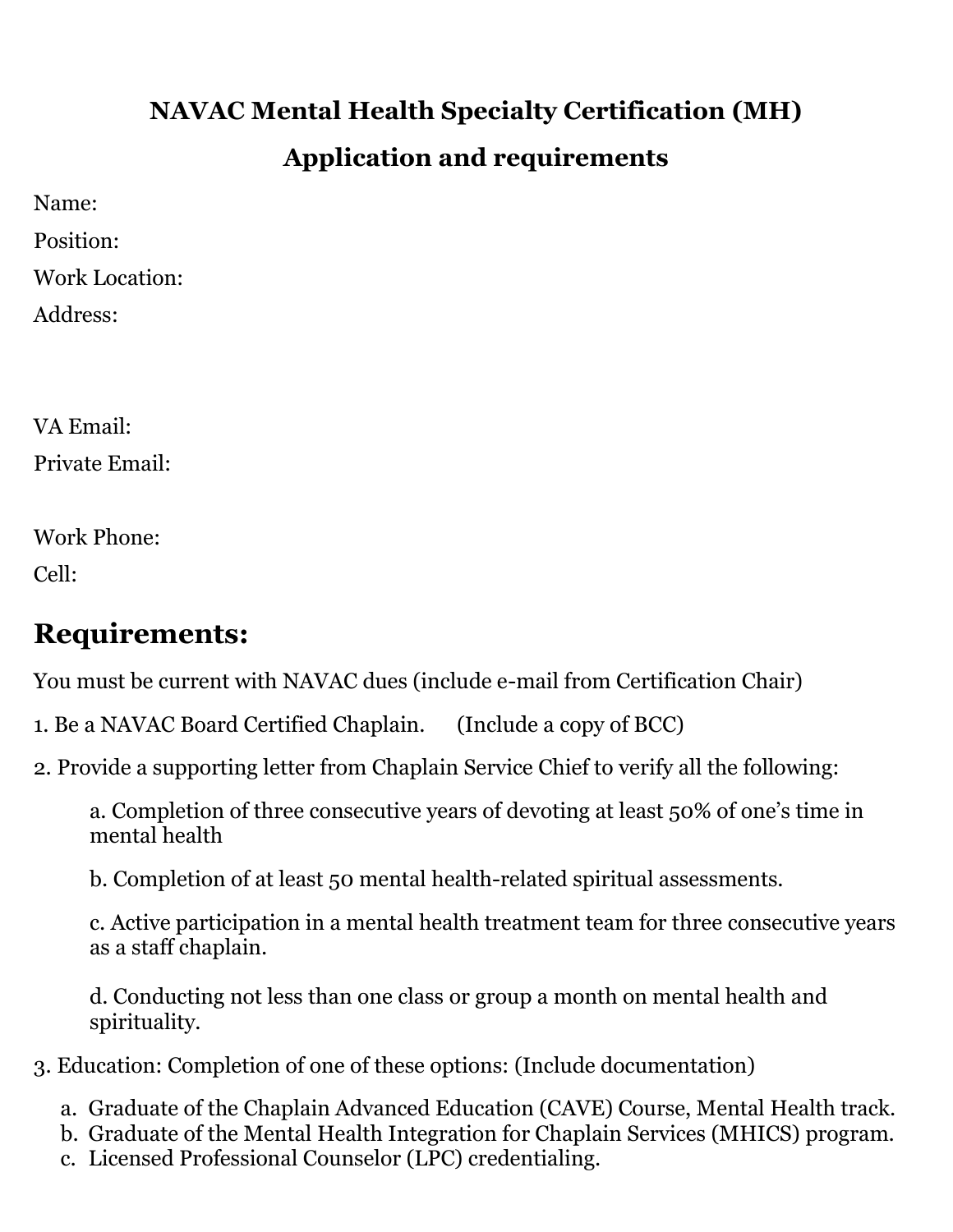- d. Licensed Marriage and Family Therapist (LMFT) credentialing.
- 4. Practicum: A minimum of one year of clinical mental health and chaplaincy integration after completing the educational requirements.
- 5. Supporting documentation:
	- a. Recommendation letter from a "sponsor" (can be a mental health provider or chaplain; should verify that clinical experience requirements have been met, with attached competency checklist below)
	- b. Two recommendation letters from interdisciplinary mental health care team members (only one can be a chaplain colleague who served on-site with the applicant; one or both must be by other disciplines).
	- c. Checklist with 20 colleague-observed competencies, completed and signed by the sponsor based on daily interactions with applicant.
	- d. Submission of a 7-page or less double-spaced essay which includes:
		- 1. Professional progression from board certified chaplain (BCC) to mental health care chaplain specialty applicant. "Professional progression" means demonstrating an understanding and use of evidence-based approaches to care (e.g. Acceptance Commitment Therapy, Motivational Interviewing, Problem Solving Therapy), bidirectional referrals, spiritual assessment, documentation relevant to mental health professionals, and professional collaboration within a mental health context.
		- 2. Short description of the applicant's current practice of chaplaincy care in mental health context.
		- 3. A de-identified example of caring for a patient with mental health symptoms, which demonstrates:
			- a. Comprehensive spiritual assessment and plan of care.
			- b. Integration of chaplaincy care to enhance mental health care in providing holistic service to the patient.
			- c. Integrative team approach to the care of the patient.
			- d. Utilization of evidence-based or research-informed approaches to chaplaincy care.
		- 4. Suggestions for a quality improvement process that could enhance chaplaincy care in the applicant's mental health setting.
	- e. Presentation and accompanying script of no more than 20 slides, created by the applicant in collaboration with a mental health provider to educate one's medical or broader community of how spiritual care may synergize mental health care.

## **Time Frame for Certification:**

As NAVAC Certification Committee members are full-time VA Professional Chaplains, please expect that the certification process may take as long as 60 days once the completed application packets are received.